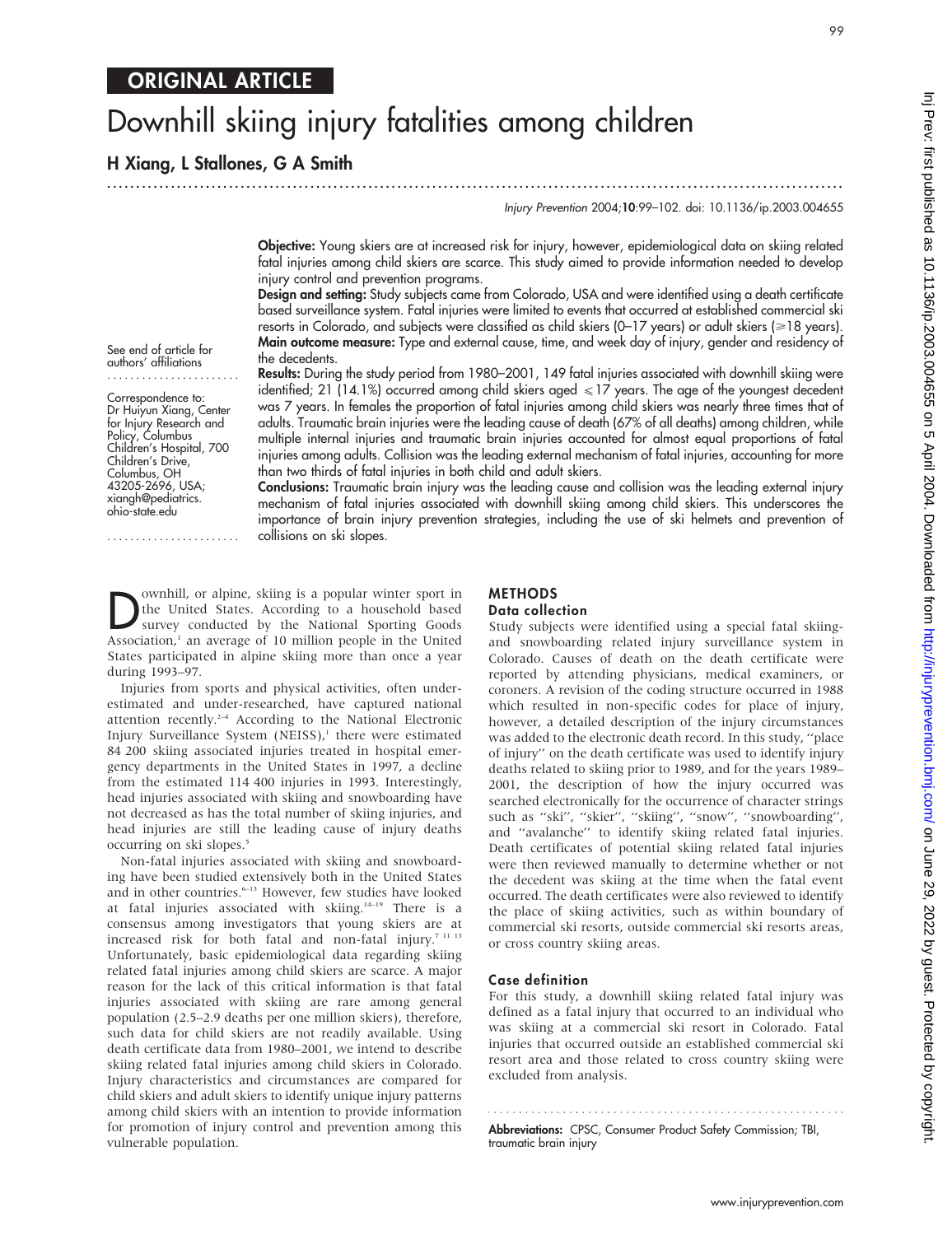#### Statistical analysis

Cases were divided into two age groups: child skiers (0–17 years) and adult skiers (18 years and older). The following variables were used in our study: age and gender of decedent, state of residence, week day of injury event, time of injury, injury description, underlying cause of death, and time between the initial injury event and the pronounced death.

Differences in injury proportions between child skiers and adult skiers were assessed for statistical significance with Mantel-Haenszel  $\chi^2$  test, or with Fisher's exact two tailed test when at least one expected cell size was  $\leq$ 5. Data were analyzed using SAS statistical software version 8.2.<sup>20</sup> Statistical significance was considered for  $p<0.05$ .

#### RESULTS

During the study period, a total of 149 fatal injuries associated with downhill skiing were identified in Colorado; 21 (14.1%) injuries occurred among child skiers aged 17 years or younger. The age of the youngest decedent was 7 years, and the highest proportion of total fatal injuries (24.2%) occurred among skiers aged 18–24 years (fig 1).

The demographics of the decedents and the comparisons of characteristics of fatal injuries between child skiers and adult skiers are shown in table 1. Among the 21 child skiers, 47.6% (10 cases) were female compared with 16.4% (21 cases) female among 128 adult skiers ( $p = 0.001$ ). Child decedents were more likely to be residents of states other than Colorado (66.7%) than were adult decedents (60.2%). However the difference was not statistically significant ( $p = 0.698$ ).

The greatest number of fatal injuries among child skiers (six deaths, 28.6%) occurred between 1:00 pm and 3:00 pm, while the greatest number of fatal injuries among adult skiers (28 deaths, 21.7%) occurred between 11:00 am and 1:00 pm. Approximately the same percentage (around 30%) of child and adult decedents was pronounced dead at the scene.

As shown in table 2, a significantly higher percentage of child skiers died from traumatic brain injury (TBI) (66.7%) than adult skiers (42.2%). The difference was statistically significant ( $p = 0.05$ ). About 76% of child deaths ( $n = 16$ ) were due to collisions, compared with approximately 69% of adult deaths  $(n = 88)$ . The majority of fatal collisions were with trees for both child decedents (52.4%) and adult decedents (57.0%).

### **DISCUSSION**

In this report, 20 years of data from the Colorado statewide skiing related and snowboarding related fatal injury surveillance system were used to compare fatal injuries associated with downhill skiing between child skiers and adult skiers. Findings from this study highlight the unique characteristics of downhill skiing related fatal injuries to child skiers.



|                                 | skiers   | No (%) child No (%) adult<br>skiers | p Value  |
|---------------------------------|----------|-------------------------------------|----------|
| Gender                          |          |                                     | 0.001    |
| Male                            | 11(52.4) | 107 (83.6)                          |          |
| Female                          | 10(47.6) | 21(16.4)                            |          |
| State of residency              |          |                                     | $0.698*$ |
| Colorado                        | 6(28.6)  | 46 (35.9)                           |          |
| Other states                    | 14(66.7) | 77 (60.2)                           |          |
| Foreigners                      | 1(4.8)   | 5(3.9)                              |          |
| Day of injury                   |          |                                     | $0.859*$ |
| Monday                          | 2(11.8)  | 15(11.7)                            |          |
| Tuesday                         | 3(14.3)  | 19 (14.8)                           |          |
| Wednesday                       | 4(19.1)  | 23 (18.0)                           |          |
| Thursday                        | 1(4.8)   | 15(11.7)                            |          |
| Friday                          | 4(19.1)  | 17(13.3)                            |          |
| Saturday                        | 6(28.6)  | 24 (18.8)                           |          |
| Sunday                          | 1(4.8)   | 15(11.7)                            |          |
| Time of injury                  |          |                                     | $0.645*$ |
| $9:00$ am-10:59 am              | 4(19.1)  | 22(17.1)                            |          |
| 11:00 am-12:59 pm               | 5(23.8)  | 28 (21.7)                           |          |
| 1:00 pm $-2:59$ pm              | 6(28.6)  | 20 (15.5)                           |          |
| 3:00 pm-4:59 pm                 | 3(14.3)  | 21(17.1)                            |          |
| 5:00 pm-8:59 pm                 | 1(4.8)   | 4(3.1)                              |          |
| 9:00 pm-8:59 am                 | $0 (-)$  | 6(4.7)                              |          |
| Unknown                         | 2(9.5)   | 27 (20.9)                           |          |
| Hours from injury to death      |          |                                     | $0.939*$ |
| $\Omega$                        | 6(28.6)  | 40 (31.3)                           |          |
| $0.1 - 1$                       | 2(9.5)   | 11(8.6)                             |          |
| $1 - 2$                         | 4(19.1)  | 20 (15.6)                           |          |
| $2+$                            | 7(33.3)  | 48 (37.5)                           |          |
| Unknown                         | 2(9.5)   | 9(7.0)                              |          |
| *Fisher's exact two sided test. |          |                                     |          |

Among child skiers, females accounted for a significantly greater proportion of fatal injuries, and TBI was the leading cause of death. Collision, often with a tree, was the leading mechanism of fatal injuries, accounting for more than two thirds of fatal injuries in both child and adult skiers.

Findings from previous studies regarding gender and skiing related injury risk have been inconclusive. Some studies reported that the majority of fatal injuries occur to males,16 17 while others reported that the injury risk is higher for females or same for both sexes.<sup>13</sup> <sup>15</sup> Data from the National Ski Area Association indicated that in Colorado in 1996, males constituted 61% of all skiers and snowboarders.<sup>5</sup> In our study, 47.6% of child decedents were girls while only 16.4% of adult decedents were females. However, without detailed age distribution data of skiing participants for the study period, it is impossible to make the conclusion that the mortality rates were similar or different among male and female skiers for



Figure 1 Age distribution of skiing related fatal injuries in Colorado, 1980–2001.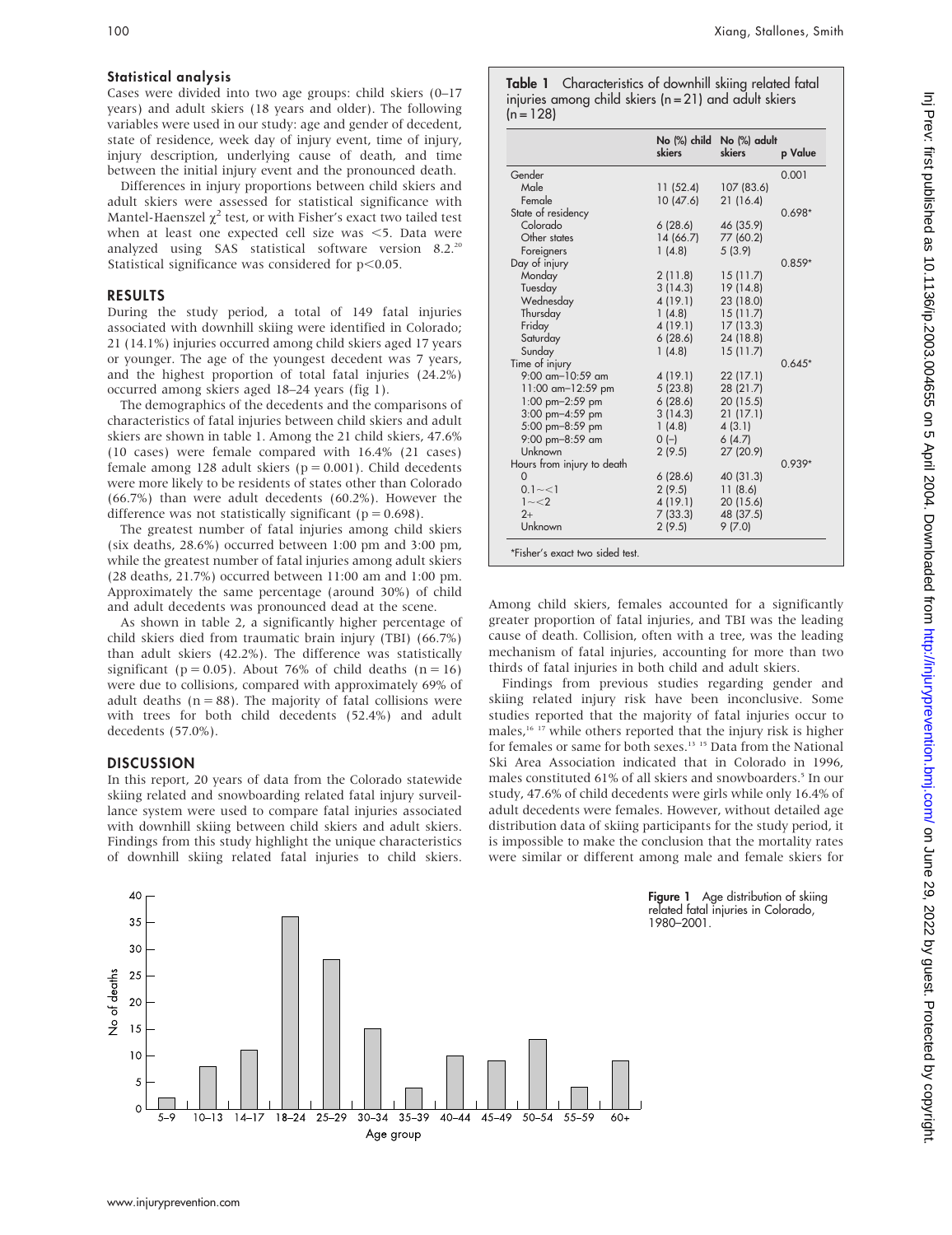|                             | skiers    | No (%) child No (%) adult<br>skiers | p Value |
|-----------------------------|-----------|-------------------------------------|---------|
| Type of injury              |           |                                     | 0.05    |
| Head trauma                 | 14 (66.7) | 54 (42.2)                           |         |
| Multiple internal trauma    | 6(28.6)   | 59 (46.1)                           |         |
| Other                       | 1(4.8)    | 15(11.7)                            |         |
| Injury description          |           |                                     | $0.82*$ |
| Collision <sup>+</sup>      | 16 (76.2) | 88 (68.7)                           |         |
| Tree                        | 11 (52.4) | 73 (57.0)                           |         |
| Object                      | 1(4.8)    | 10(7.8)                             |         |
| Other skier                 | 2(9.5)    | 3(2.3)                              |         |
| Ski lift post               | 2(9.5)    | 2(1.6)                              |         |
| Fall                        | 2(9.5)    | 9(7.0)                              |         |
| General skiing injury event | 2(9.5)    | 22 (17.2)                           |         |
| Other                       | 1(4.8)    | 9(7.0)                              |         |

both age groups. Goulet et al suggested that behavioral differences between boys and girls on risk taking, and the expected increases in associated injuries, do not actually manifest in adolescents or young adults.13 That might partially explain why a significant gender specific difference in mortality is absent among child skiers while such difference is more apparent among adult skiers. However, because of the small number of cases reviewed and the lack of denominator data, the majority of studies that analyzed fatal skiing injuries,<sup>14–18</sup> including the current study, had limited statistical power to evaluate gender specific differences.

A significant difference was observed between child skiers and adult skiers with regard to TBI in our study. A significantly higher proportion of child skiers than adult skiers sustained TBIs. Although previous studies identified TBI as the leading cause of skiing related fatal injuries, $14-18$  the small number of fatal injuries reviewed in earlier reports prevented separate analysis for child skiers. Therefore, the higher proportion of TBI among child skiers has not been previously reported.

The high proportion of TBI among child skiers in this study suggests that child skiers in particular may benefit from the use of ski helmets. However, because of lack of information regarding helmet use in our database, we were unable to directly evaluate the effectiveness of helmets in preventing or reducing TBI among skiers. Several studies have emphasized the significance of TBI resulting from collisions among skiers and snowboarders, and have suggested that protective helmets might reduce TBI morbidity and mortality.<sup>1 5 10 15 16</sup> <sup>21</sup> A thorough literature review conducted by the United States

## Key points

- Traumatic brain injury was the leading cause of downhill skiing related fatal injuries among child skiers 7–17 years of age.
- Collisions, often with trees, were the leading external mechanism for downhill skiing related injuries for both child skiers and adult skiers.
- **•** Effectiveness of ski helmets in preventing traumatic brain injuries among child skiers needs to be studied further.
- Lack of detailed exposure information (number of skiers and total skiing hours) is one of the major limitations.

Consumer Product Safety Commission (CPSC) concluded that helmets would potentially prevent 44% of head injuries in skiers and snowboarders overall, and 53% of head injuries in skiers and snowboarders younger than 15 years.<sup>1</sup> Brown et al strongly advocate ski helmet use among child and adolescent skiers because of the high proportion of child skiers who suffered from TBI.<sup>22</sup> Unfortunately, the effectiveness of ski helmets in preventing TBI has not been as well researched as has that of helmets in other sports, such as bicycle riding.23–24

This study is subject to the following limitations. The primary limitation was the lack of exposure information in this study. Traditionally, skier visits or lift tickets sold are used as the denominators when injury rates are calculated. Such data are often available from ski resorts or ski resorts associations.19 However, detailed data by age group or gender are often not available, therefore it is impossible to calculate injury rates by participants' demographics. In our results, there was a significant difference between child skiers and adult skiers in the proportion of injuries by gender, but for the reason of lack of exposure information, we could not make the conclusion that the mortality rates were similar or different among male and female skiers. Second, there was a possibility of misclassification of leading causes of death. It was unclear from the death certificates how medical examiners or coroners decided the leading cause of deaths when fatal injuries damaged multiple organs. Third, for 20.9% of fatal injuries that occurred among adult skiers and 9.5% among child skiers, the injury time was unknown, which might distort the time distribution of those fatal injuries reported here. Finally, only skiing related fatal injuries that occurred in Colorado were analyzed. People would assume that such data at national level would have more observations and thus more statistical power. The CPSC estimated that there are about 24 skiing and snowboarding related deaths per year in the United States.<sup>1</sup> Skiing and snowboarding related deaths in Colorado (about 10 cases per year) account for approximately half of total skiing related and snowboarding related deaths in the United States. Although it is possible to use national data from the CPSC's Death Certificate Data Base, more than 10 years' data will be needed to generate more than 200 cases, and small number issues will still exist to some extents.

Even with these limitations, our findings indicated that TBI was the leading cause, and collisions, often with trees, were the leading external mechanism of fatal injuries among child skiers. This underscores that TBI prevention strategies, including the use of ski helmets and prevention of collisions on ski slopes, are crucial in injury control and prevention among child skiers.

## ACKNOWLEDGEMENTS

At the time of the study, Dr Huiyun Xiang was with the Colorado Department of Public Health and Environment (CDPHE). We thank several CDPHE former staff members who tracked skiing and snowboarding injuries in Colorado before Dr Huiyun Xiang arrived at the CDPHE.

This work was funded in part by the Centers for Disease Control and Prevention, The National Center for Injury Prevention and Control R49/CCR811509. Its contents are solely the responsibility of the authors and do not necessarily represent the official views of the Centers for Disease Control and Prevention.

#### Authors' affiliations .....................

H Xiang, G A Smith, Center for Injury Research and Policy, Columbus Children's Research Institute and Columbus Children's Hospital, College of Medicine and Public Health, The Ohio State University, Columbus, Ohio

L Stallones, Colorado Injury Control Research Center, Department of Psychology, Colorado State University, Fort Collins, Colorado